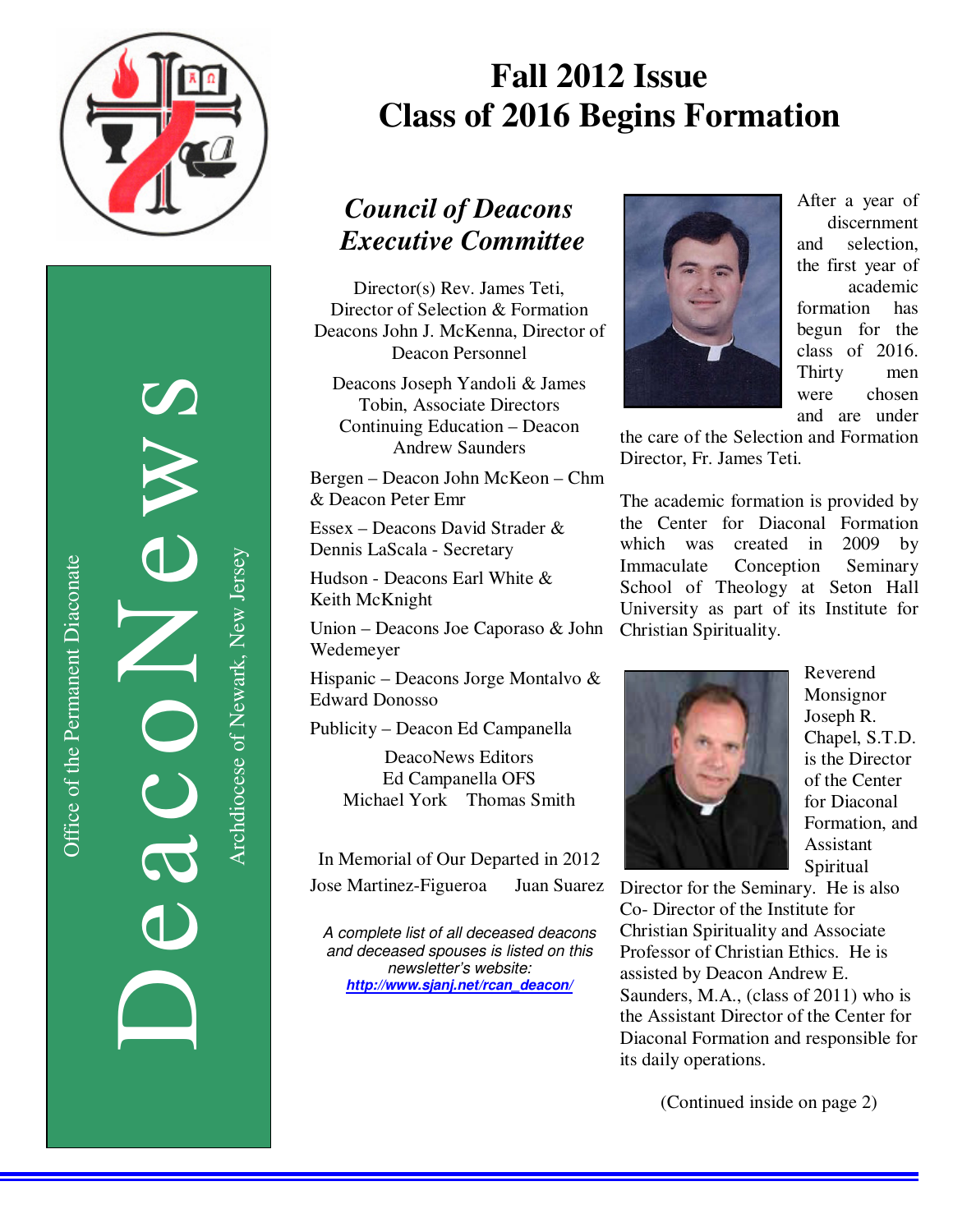### *Director's Column*  **Deacon John McKenna**



This past spring, the diaconate community assisted Father James Teti, Director of Selection and Formation, interviewing candidates for the new deacon formation class. 30 men have begun their academic formation at Immaculate Conception Seminary, School of Theology at Seton Hall University. Please keep the candidates, their wives and children in your prayers. The class is scheduled to be ordained in 2016.

With assistance from Deacon Andrew Saunders, Coordinator of Programs for Immaculate Conception Seminary, we have an interesting schedule of speakers in place for our continuing education program. Due to the scheduling and availability of the Archdiocesan Center auditorium, the sessions take place on Thursday evenings at 7:30 p.m. The next session will be February 7, 2013. A talk on the "Year of Faith" will be given by Father Tom Dente, Director of the Office of Divine Worship. Please try to attend, since, it is a good way to reconnect with the community and stay current on developments in the Diaconate.

#### **DeacoNews Fall 2012** http://sjanj.net/rcan\_deacon Archdiocese of Newark

The Deacon Council is sponsoring a Lenten Retreat for Deacons at St. Mary's Villa in Sloatsburg, New York on February 15-17, 2013. Our retreat moderator is Father Neil Xavier O'Donoghue who was ordained in 2000 to the ministerial priesthood for the Roman Catholic Archdiocese of Newark, and since 2002 has served as Prefect of Studies at Redemptoris Mater Archdiocesan Missionary Seminary in Kearny, NJ.

The United States Conference of Catholic Bishops and the National Association of Diaconate Directors is inviting all deacons and their families to attend a National Diaconate Congress<br>
commemorating the 50<sup>th</sup> commemorating the anniversary of the Permanent Diaconate in the United States. The  $50<sup>th</sup>$  Anniversary of the Diaconate will take place July 22- 26, 2018 in New Orleans. The theme for the congress is: "Christ the Servant: Yesterday, Today, Forever." More information will follow as it becomes available.

The Deacon Council encourages all counties to have deacon meetings. Please contact the deacon representatives in your county for more information on scheduled meetings.

The Church has just started a liturgical year dedicated to Faith. With Superstorm Sandy hitting our area and the widespread devastation and suffering that has resulted, please pray for all of those who have died, lost loved ones, or have been displaced in the disaster.

God bless you in your ministry!

## *Class of 2016 Begins Formation*

(Continued from page)



**By Deacon Andrew Saunders**  The Center's

graduate level academic program is comprised of

the faculty and staff of the Institute for Christian Spirituality and Immaculate Conception Seminary School of Theology and provides the intellectual formation for the Diocese of Metuchen, Diocese of Paterson and the Archdiocese of Newark.

The goal of the Center is to supply all the academic needs required to educate and train candidates for the permanent diaconate, in accordance with the norms of the United States Conference of Catholic Bishop's *National Directory for the Formation, Ministry, and Life of Permanent Deacons in the United States.* In addition, it also collaborates with each diocese on well known guest speakers for pastoral and continuing education programs.

The 16 course academic program fulfills all the requirements for a Masters of Arts in Theology with a systematic concentration (12) courses) and a Certificate in Diaconal Studies

(4 additional courses), is extended over four years and is consistent with the intellectual dimension of formation as outlined in the *National Directory.* Course content includes topics from Sacred Scripture, Theology of God, Spirituality, Mariology, Christian Anthropology, Christology, Trinity, Ecclesiology, Liturgy, Sacraments,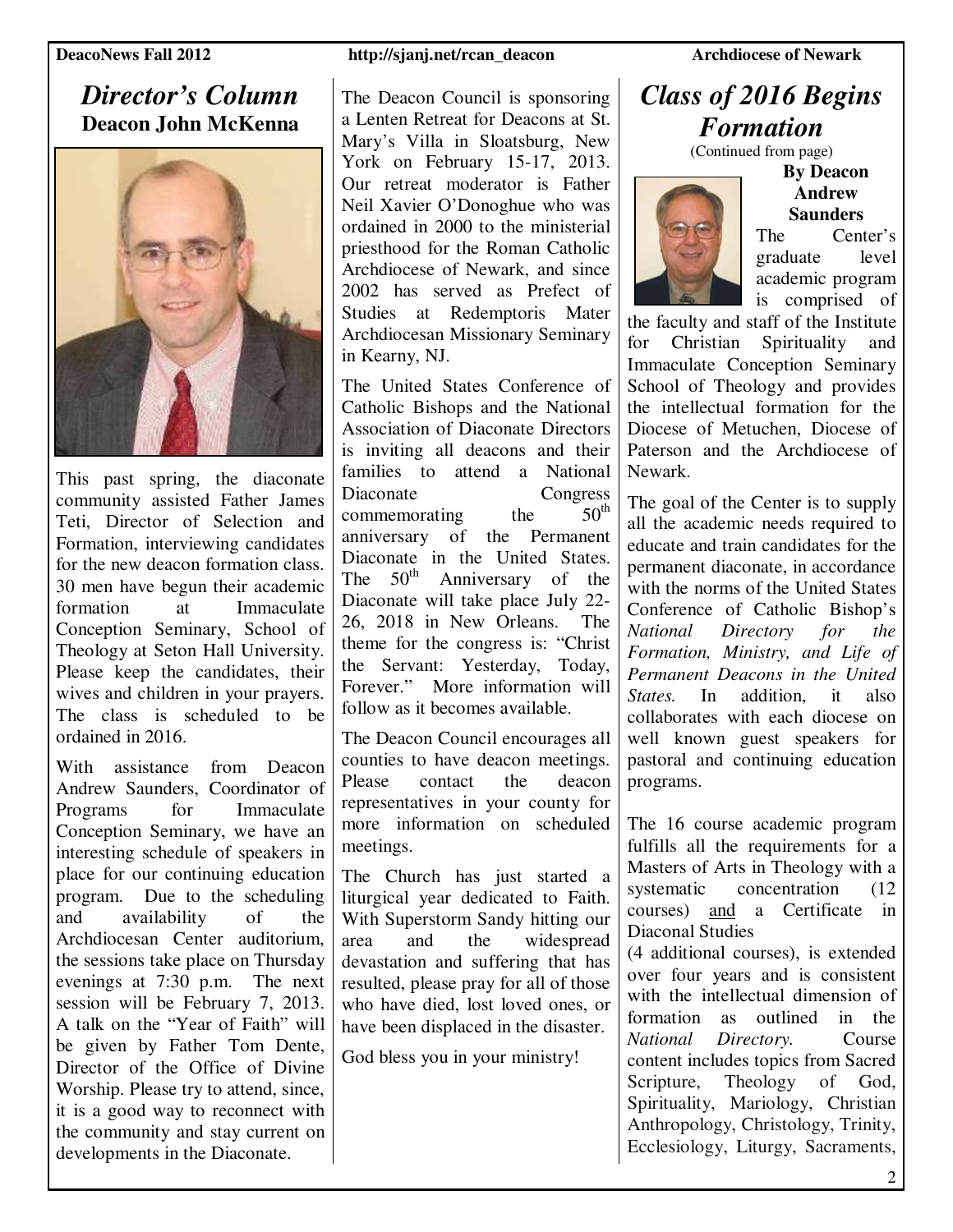Moral Theology, Canon Law and Homiletics.

All courses for the class of 2016 will be conducted at Seton Hall University's main campus in South Orange, New Jersey on Monday and Tuesday evenings from 7 PM to 9PM. Course study began in the fall 2012 with *Synoptic Gospels* taught by Rev. Msgr. Anthony Ziccardi, S.S.L., S.T.D., and *Revelation and Faith* taught by Rev. Peter J. Albano, Ph.D. The courses for the spring 2013 semester are *Spirituality of the Old Testament,* taught by Gregory Y. Glazov, D.Phil. (Oxon.), and *Christian Anthropology* taught by Rev. Hong-Ray, Cho, S.T.L., Ph.D.

For additional information on the *Center for Diaconal Formation* including its academic programs and faculty please see www.shu.edu/go/diaconate or Deacon Andrew E. Saunders, M.A. at Andrew.saunders2@shu.edu.

The men in the new class are:

| Gregory           | Aker         | St. Therese of the<br>Child Jesus,<br>Linden. NJ       |
|-------------------|--------------|--------------------------------------------------------|
| Laurence          |              | Bonnemere St. Anastasia,<br>Teaneck, NJ                |
| <b>Brian</b>      | <b>Burke</b> | St. John the<br>Evangelist, Leonia,<br>NJ              |
| George            | Carbone      | St. Catherine, Glen<br>Rock, NJ                        |
| Michael           | Cavallo      | St. Michael the<br>Archangel, Union,<br>NJ             |
| Douglas           |              | Christmann St. Francis of<br>Assisi.<br>Hackensack, NJ |
| Reynaldo Escalon  |              | Guardian Angel,<br>Allendale, NJ                       |
| Meynardo Espeleta |              | Our Lady of<br>Mercy, Jersey<br>City, NJ               |
| David             | Farrell      | Assumption,<br>Roselle Park, NJ                        |

#### **DeacoNews Fall 2012 http://sjanj.net/rcan\_deacon** Archdiocese of Newark

| Thomas  | Flanagan   | St. Paul, Ramsey,<br>NJ                                            |
|---------|------------|--------------------------------------------------------------------|
| Michael | Giuliano   | Our Lady of Mt.<br>Carmel Tenafly,<br>NJ                           |
| Michael |            | Greenwood St. Paul the<br>Apostle, Jersey<br>City, NJ              |
| Steven  | Greydanus  | St. John, Orange,<br>NI                                            |
| Edmond  | Harrison   | St. Rose of Lima,<br>Short Hills, NJ                               |
| Paul    | Kazanecki  | St. Peter the<br>Apostle, River<br>Edge, NJ                        |
| Anthony | Lafranca   | St. Joseph, Lodi,<br>NJ                                            |
| Kurt    | Landeck    | Holy Spirit, Union,<br>NJ                                          |
| Stephen | Lipski     | St. John the<br>Baptist, Jersey<br>City, NJ                        |
| Roberto | Liwanag    | Our Lady of Mt.<br>Carmel,<br>Ridgewood, NJ                        |
| Efrain  | Orleans    | Our Lady of Mt.<br>Carmel, Jersey<br>City, NJ                      |
| Manuel  | Paez       | St. Lucy, Newark,<br>NI                                            |
| Paul    | Pak        | Our Lady of the<br>Lake, Verona, NJ                                |
| Michael | Pontoriero | St. Thomas More,<br>Fairfield, NJ                                  |
| Ralph   | Powell     | Our Lady of the<br>Lake, Verona, NJ                                |
| Kevin   | Reina      | St. Teresa of Avila,<br>Summit, NJ                                 |
| Charles | Simmons    | St. Joseph the<br>Carpenter, Roselle,<br>NJ                        |
| Rodrigo | Soriano    | St. Peter's,<br>Belleville, NJ                                     |
| Walter  | Wiggins    | Our Lady of<br>Sorrows South<br>Orange, NJ                         |
| David   | Yoon       | Church of Korean<br>Martyrs, Saddle<br>Brook, NJ                   |
| Andrew  | Zucaro     | Church of the<br>Presentation.<br><b>Upper Saddle</b><br>River, NJ |

### *Catholic Men's Conference Remembrance*  **"Come, Follow Me"**  By Deacon Herb Gimbel

"Come, follow me", was the theme for the Catholic Men's Conference on Saturday, March 10, 2012 at Seton Hall University. It was a beautiful. crisp, sunny day as we pilgrims drove through the gates of the campus. We had help from some great speakers to put our day of praise into perspective. There were booths filled with valuable information and some of the speakers' books. There was a section set aside for confession to be available for everyone throughout the day.

The schedule for the day included a talk by Bishop Arthur J. Serratelli, Bishop of the Diocese of Paterson, who spoke about how Jesus needs all of us to continue to spread the word of His purpose and mission.

Our next speaker was Mr. Allan Hunt, who was a mega church pastor, and became a convert to the Catholic Church. He shared an interesting journey of conversion. He discovered the Church is Eucharist, and that "We" are the people of the Eucharist. His whole story was very interesting.

Our day continued with lunch and more fellowship. Then there was Adoration with Fr. Mariusz Koch, CFR. My friends in Christ, as the procession started, the Holy Spirit came upon us as we all fell like dominos to our knees in front of the Blessed Sacrament as Jesus passed us by. (Lk. 24:32) Healing prayers from Fr. Bill Halbing followed adoration.

Our final speaker was Rev. James Martin, SJ who spoke about the joy of Christ. He asked, "Who says Catholicism has to be gloomy?" He went on to say how faith leads to joy, and how the saints used humor in their quest for holiness, and how laughter is a gift from God.